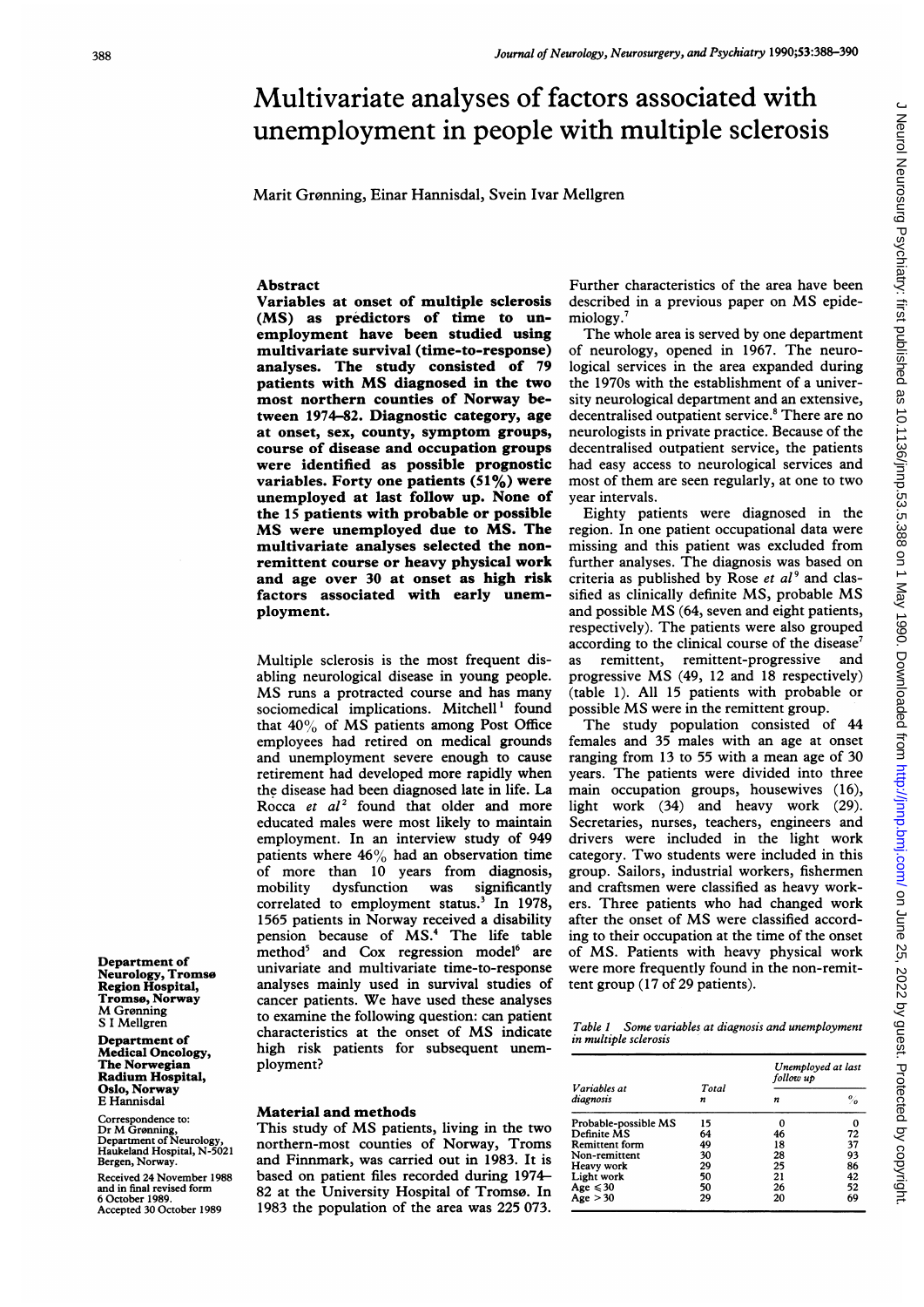The year of onset of the disease is defined as the year of the first symptom(s); this ranged from 1947 to 1982. Employment status is defined as whether or not an individual receives disability pension. Observation time from the onset to the last follow up varied from one to 33 years with a mean of 10 years. Six patients had died and three had moved from the area. Two patients with  $50\%$  disability pension and five under rehabilitation at the last follow up were regarded as unemployed. Possible prognostic variables for predicting unemployment were assessed at the time of the onset of the disease.

Differences between employment curves were tested with the logrank test.<sup>10</sup> The Cox proportional hazards model allows the simultaneous analysis of the importance of several prognostic factors.<sup>6</sup> The Cox model has one main assumption: proportional hazards.<sup>11</sup> The mathematical background with examples of proportional hazards is described in greater detail elsewhere.<sup>11 12</sup> Proportionality was checked graphically.'3 The only continuous variable tested was age. A threshold of <sup>30</sup> years--two age groups--gave the best fit of the proportional plots. The plots of three groups for the variables clinical course and occupation groups did not satisfy the proportional assumption in contrast to the grouping presented in table 2. The eight variables included in the multivariate analysis are shown in table 2. A probability value of  $\leq 0.05$  was considered statistically significant. All considered statistically analyses were performed with the BMDPC-87 computer programme.'3

#### Results

All patients were employed or performing their work at the onset of MS. Forty one of 79 (51%) of patients were unemployed at the last follow up (table 1). Five and ten years after the onset of MS 65% and 54%, respectively, were still employed (fig 1). In univariate analysis of time to unemployment definite MS ( $p < 0.001$ ), the non-remittent group  $(p < 0.01)$ , heavy physical work  $(p < 0.01)$ , male sex  $(p < 0.05)$ and age over 30 at onset  $(p < 0.01)$  were associated with shorter employment time (table 2). None of the 15 patients with probable or possible MS had retired, and thus <sup>a</sup> variable with definite MS versus probable or possible MS was not feasible in the multivariate

Table 2 Uni- and multivariate analyses of factors associated with time to unemployment in multiple sclerosis

|                              |                  | <b>Univariate</b> | Multivariate |             |
|------------------------------|------------------|-------------------|--------------|-------------|
| Possible prognostic factors  |                  | Analyses          | Analyse 1    | Analvse 2   |
| Diagnosis category           |                  |                   |              |             |
| Definite v probable-possible |                  | p < 0.001         | Not tested   |             |
| Clinical course              |                  |                   |              |             |
| Remittent v non-remittent    |                  | p < 0.01          | p < 0.01     | Not tested  |
| Occupation groups            | Housewives       |                   |              |             |
| and light work v heavy work  |                  | $= 0.01$          | NS           | < 0.01      |
| Age                          | $\leq 30 v > 30$ | $= 0.05$          | <b>NS</b>    | < 0.05<br>p |
| <b>Sex</b>                   | Females v males  | < 0.05<br>D       | NS           | ΝS          |
| Counties                     | Troms v Finnmark | NS                | NS           | <b>NS</b>   |
| Brain stem symptom(s)        | No $v$ yes       | NS                | NS           | NS          |
| Paresis(es)                  | No $v$ yes       | <b>NS</b>         | NS           | NS          |
| Sensory disturbance(s)       | No $v$ ves       | NS                | NS           | NS          |

The group defined first had better prognosis, that is, remittent better than non-remittent. NS: Not significant.



Figure Years from the onset of multiple sclerosis to unemployment in the two most northern counties of Norway (Life table curve,  $n = 79$ ).

analyses programme. The multivariate analyses were run with and without the variable "clinical course" as this variable in some cases was not obvious at diagnosis. When included, the clinical course was the only significant prognostic factor selected. Multivariate analysis without clinical course selected occupation group and age as the only prognostic factors (table 2).

## Discussion

Diagnostic category, clinical course, occupation group and age were the strongest predictors of time to unemployment. For some patients information about the clinical course was available only after diagnosis. It may be questionable to let the clinical course compete in multivariate analyses together with other variables recorded only at the time of diagnosis. On the other hand, the clinical course is <sup>a</sup> commonly used characteristic of MS patients. This conflict was met by doing two multivariate analyses; with and without the clinical course.

The factors associated with early unemployment were partly correlated to each other. All the <sup>15</sup> patients with non-definite MS were in the remittent group. Heavy work was more frequently found in the non-remittent group and explains the selection of either clinical course or occupation group as prognostic factors in the multivariate analyses. The finding of the clinical course as a prognostic factor agrees with other studies which have shown that a progressive course increases the risk of early disablement.'4 <sup>15</sup>

High age  $( > 30$  years) at onset of MS was <sup>a</sup> significant predictor of early unemployment. This has also been demonstrated by others.<sup>1314-16</sup> Older patients may have a biologically more malignant type of MS. Furthermore, it is well known that rehabilitation tends to be less successful for older patients. Heavy physical work also indicated shorter employment time; housewives, however, maintained their employment status longest. This is probably due to more flexibility